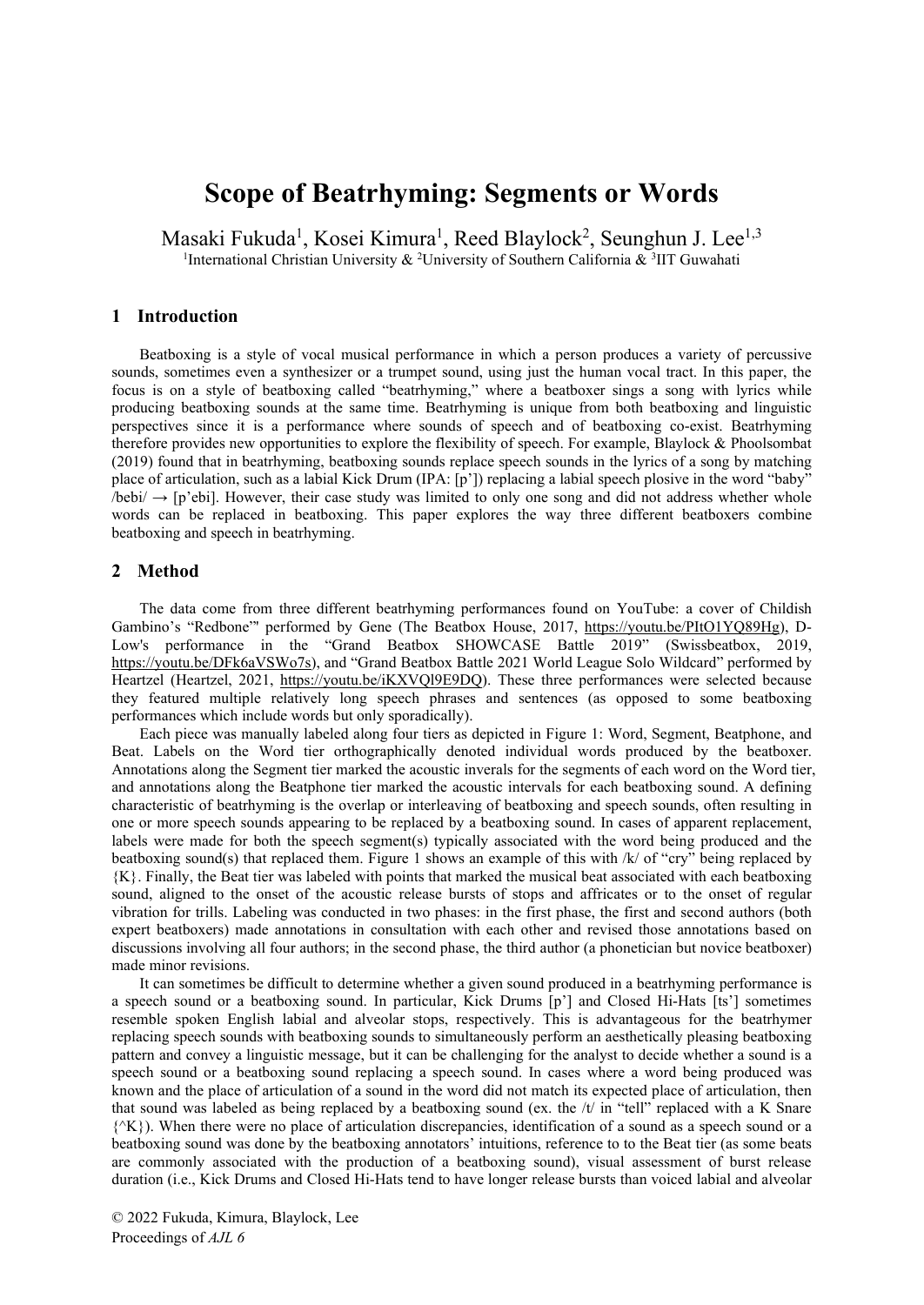stops), and impressionistic comparisons between the sound in question and other sounds in the same beat pattern that had previously been definitively classified as a speech sound or a beatboxing sound.

Two types of replacements were counted for this study: segment replacements and word replacements. A segment replacement was counted if a beatboxing sound had complete temporal overlap with a single intended speech segment, as in Figure 1 with {K} replacing [k] in "cry." A word replacement was counted if all the intended segments of a word were produced as a beatboxing sound, as in Figure 2 where the words "want" and "it" are entirely produced as Lip Oscillations.



**Figure 1:** Praat annotation of the word "cry" beatrhymed by D-Low. The  ${K}$  on the Beatphone tier temporally overlaps with the [k] on the Segment tier, denoting that the [k] in [kɪai] has been completely replaced by a K Snare  $\{K\}$ , resulting in the pronunciation of "cry" as [k͡ʟ̝̊↓ɹai].



Figure 2: Praat annotation of the phrase "if you want it" beatrhymed by Gene. The words "want" and "it" are fully replaced by Lip Oscillations (LOSC), a type of labial trill. The brief period of silence and subsequent burst at the beginning of the Lip Oscillation for "want" indicate that the trill is initiated with a Kick Drum [p'], which is very common for labial trills in beatboxing.

# **3 Results**

**3.1** *Beatboxing sounds* The three beatboxers each used a subset of the sounds shown in Table 1. The Standard Beatbox Notation for each sound is provided when known (Splinter & Tyte, 2002), as is a phonetic description of the sound and IPA notation based on the phonetic description. Note that the ingressive symbol [↓] and ventricular phonation symbol [‼] are drawn from the Extensions to the IPA for Disordered Speech and the Voice Quality Symbols of Ball, Esling & Dickson (1995). The ingressive symbol is typically meant to indicate pulmonic ingressive airflow as used by the Inward K Snare  $\{X\}$ , but we also use it here to indicate the lingual ingressive airflow of the Liproll for which no IPA symbol was immediately apparent. There was some disagreement about whether some replacements were performed with Throat Bass or Lip Bass (a type of bilabial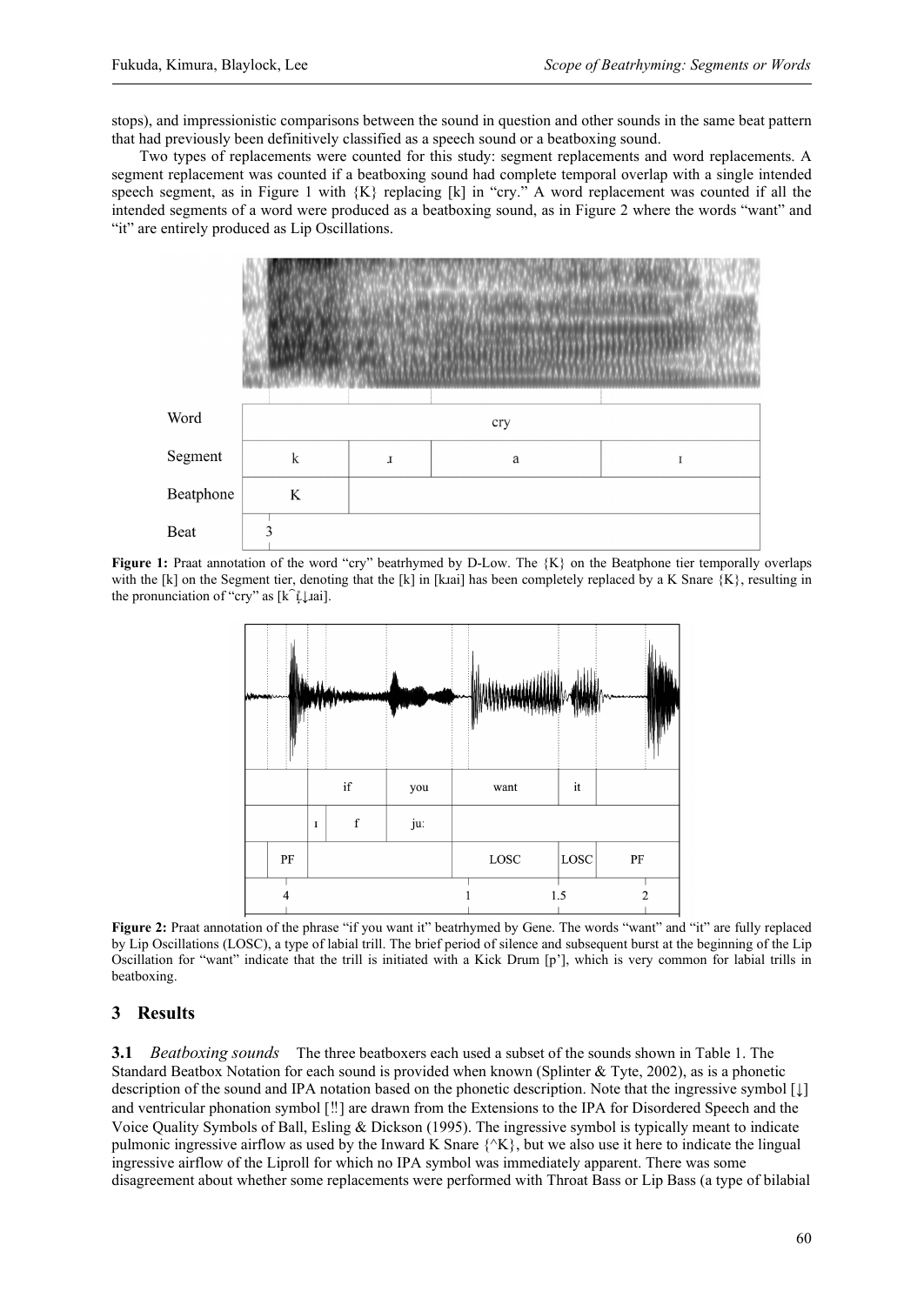| Sound name         | <b>SBN</b>                  | <b>IPA</b>                   | Phonetic description                                  |  |
|--------------------|-----------------------------|------------------------------|-------------------------------------------------------|--|
| Kick Drum          | $\{B\}$                     | [p']                         | voiceless glottalic egressive bilabial stop           |  |
| Closed Hi-Hat      | $\{t\}$                     | [ts']                        | voiceless glottalic egressive alveolar affricate      |  |
| (Inward) K Snare   | $\{^{\wedge}K\}$ or $\{K\}$ | $[k^{\hat{}}\hat{L}\hat{L}]$ | voiceless pulmonic ingressive lateral velar affricate |  |
| <b>PF</b> Snare    | ${PF}$                      | [pf]                         | voiceless glottalic egressive labio-dental affricate  |  |
| Lip Oscillation    | (LOSC)                      | [B]                          | voiced pulmonic egressive bilabial trill              |  |
| Liproll            | $\{BB^{\wedge}BB\}$         | $\left[\frac{1}{2}\right]$   | voiceless lingual ingressive bilabial trill           |  |
| <b>Throat Bass</b> | (TB)                        | [V!!]                        | ventricular phonation (growl)                         |  |

trill), and in those cases Throat Bass was tentatively selected for labeling based on the quality of the formants visible in the spectrogram. (Formants were also visible during some Lip Oscillations, another labial trill.)

**Table 1:** The sounds that the three beatboxers used with Standard Beatbox Notation (SBN), IPA, and phonetic description. Sounds with SBN are marked in  $\{\}$ ; sounds without SBN are marked by () to indicate the authors' non-standard notation; IPA is given in [].

**3.2** *Segment and word replacements* Table 2 shows the token frequency of each word-level replacement and segment-level replacement by each beatboxing sound. The beatboxing sounds are also labeled by their appr oximate manner of articulation (stop, affricate, trill, and phonation) based on the earlier phonetic description. Th ese counts indicate that whole words are more likely to be replaced by beatboxing trills and non-modal phonatio n. On the other hand, individual segments are more likely to be replaced by beatboxing stops and affricates.

One explanation for the pattern of word and segment replacements is the intrinsic duration of the beatboxing sound doing the replacing. Trills and phonation are produced by sustaining an oscillation in the mouth or larynx, and are known to have relatively long duration and to be sustainable for as long as there is a steady flow of air through the constriction. Stops and affricates, on the other hand, are produced by building up air pressure behind a vocal tract closure and releasing that air in a relatively short burst. With respect to beatrhyming replacements, stops and affricates are poorly suited for word-level replacements because words are generally much longer than any single stop or affricate.

The exception is the PF Snare, a labio-dental affricate that was only used for replacements by Gene. The PF Snare was used for word-level replacements, breaking from the pattern of the rest of the beatboxing affricates which only made segment-level replacements. The discussion in section 4 suggests why PF Snares might have this exceptional behavior.

| Manner of<br>articulation | Sound name         | <b>SBN</b>                | <b>IPA</b>                                                       | Segment<br>replacements | Word<br>replacements |
|---------------------------|--------------------|---------------------------|------------------------------------------------------------------|-------------------------|----------------------|
| Stop                      | Kick Drum          | ${B}$                     | [p']                                                             | $\overline{4}$          | $\theta$             |
| Affricate                 | Closed Hi-Hat      | $\{t\}$                   | [ts']                                                            | 3                       | $\theta$             |
| Affricate                 | (Inward) K Snare   | $\{\hat{K}\}\$ or $\{K\}$ | $\begin{bmatrix} k^{\hat{}} \downarrow \downarrow \end{bmatrix}$ | 13                      | $\overline{0}$       |
| Affricate                 | <b>PF</b> Snare    | ${PF}$                    | [pf]                                                             | $\overline{0}$          | 3                    |
| Trill                     | Lip Oscillation    | (LOSC)                    | [B]                                                              | $\overline{0}$          | $\overline{4}$       |
| Trill                     | Liproll            | ${BB^{\wedge}BB}$         | $\left[\frac{1}{2}\right]$                                       | $\theta$                | 2                    |
| Phonation                 | <b>Throat Bass</b> | (TB)                      | [V!!]                                                            | $\boldsymbol{0}$        | 13                   |

**Table 2**: The sounds that the three beatboxers used with manner of articulation, Standard Beatbox Notation (SBN), IPA, and phonetic description. Sounds with SBN are marked in {}; sounds without SBN are marked by () to indicate the authors' nonstandard notation; IPA is given in [].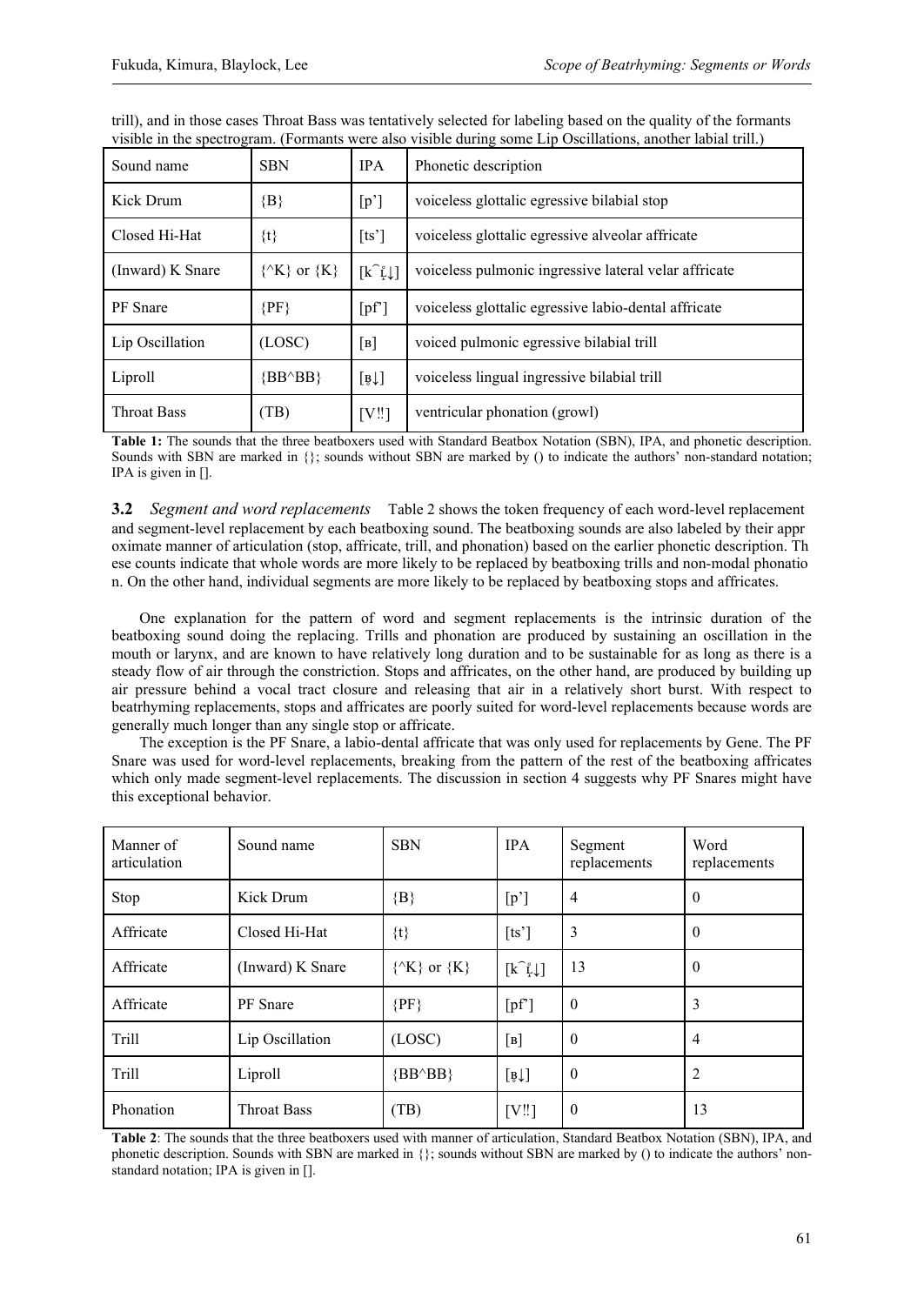#### **4 Discussion**

During data analysis, it was sometimes controversial whether PF Snares were performing segment-level replacements or word-level replacements. However, the PF Snare sometimes clearly replaces a whole word, as shown in the Figure 3 with the replacement of "we" [wi] by a PF Snare. This appears to be done by extending the duration of the frication of the PF Snare.



Figure 3: A PF Snare performing word-level replacement, replacing both segments of "we" [wi].

Not all cases are so clear. Figure 5 shows another example in which a PF Snare was annotated as replacing the word "if" [ɪf]. However, it was difficult to determine whether the PF snare replaces the whole word "if" or it only replaces the segment  $/t$ . Judging from the spectrogram, there is no vowel observed, therefore it is clear that the PF snare at least replaces the segment  $/t/$ . However, the overall spectral intensity dissipates about half-way through the fricative, and it is unclear whether the intensity shift marks a change from the PF Snare to the [f] of "if" or the PF Snare simply becoming a bit quieter.



**Figure 4**: A PF Snare performing either word-level or segment-level replacement. The TextGrid in this figure indicates word-level replacement, with the PF Snare replacing both segments of "if" [ɪf].

Phonetically, affricates are complex segments that can be decomposed into a plosive and a fricative. The plosive part is short with a transient noise (the release burst), while the fricative portion has a sustained frication noise. Even so, affricates phonologically form a single segment. We suggest that this phonetic, but not phonological, nature of affricates is reflected in the sound replacement patterns by beatboxing sounds.

Segment replacements (Closed Hi-Hat, (Inward) K Snare) are possible because affricates are produced with transient noise, and word replacements (PF Snare) occur as affricates have sustained frication noise. This dichotomy predicts that sounds with transient noise are likely to participate in segment replacement, which is the case as Kick Drum replaces stop segments. Reversely, sustained sounds are likely to show word replacements;